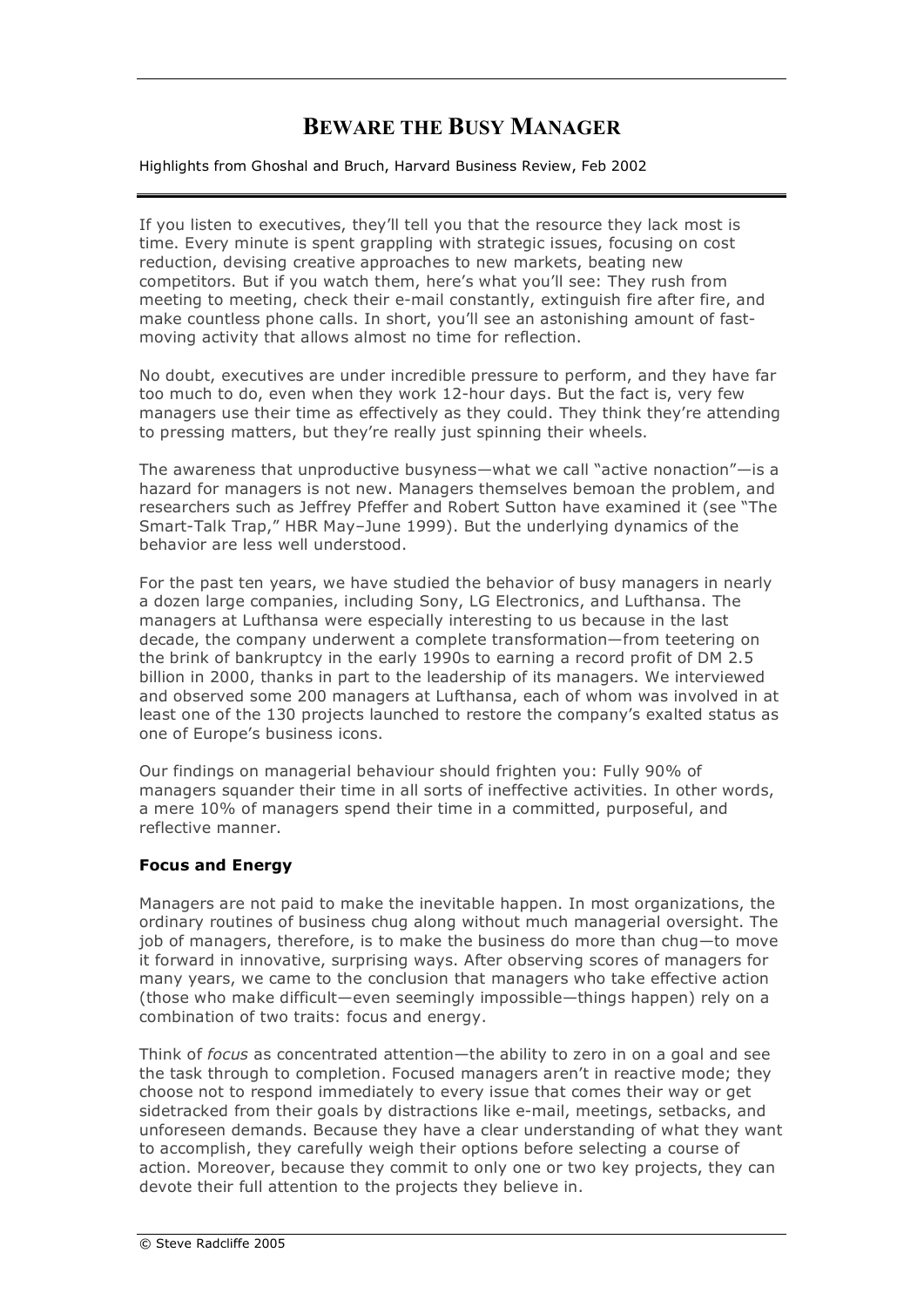Think of the second characteristic—*energy*—as the vigor that is fueled by intense personal commitment. Energy is what pushes managers to go the extra mile when tackling heavy workloads and meeting tight deadlines.

While both focus and energy are positive traits, neither alone is sufficient to produce the kind of purposeful action organizations need most from their managers. Focus without energy devolves into listless execution or leads to burnout. Energy without focus dissipates into purposeless busyness or, in its most destructive form, a series of wasteful failures. We found that plotting the two characteristics in a matrix offered a useful framework for diagnosing the causes of nonproductive activity as well as the sources of purposeful action. The exhibit "The Focus–Energy Matrix" identifies four types of behaviour: disengagement, procrastination, distraction, and purposefulness.



highly energetic and highly focused. They use their time effectively by carefully choosing goals and then taking deliberate actions to reach them. Managers that fall into the other groups, by contrast, are usually just spinning their wheels; some procrastinate, others feel no emotional connection to their work, and still others are easily distracted from the task at hand. Although they look busy, they lack either the focus or the energy required for making any sort of meaningful change.

Before we look at each type more closely, we should note that these behaviors have both internal and external causes. Some people are born with high levels of energy, for example, and some, by nature, are more self-reflective. But it is important not to overlook the organizational context of these behaviors. Some companies foster fire-fighting cultures; others breed cynicism and, hence, low levels of commitment in their workers. To change the behaviors of your managers, it may be necessary to alter the organizational landscape.

## **The Procrastinators**

Of the managers we studied, some 30% suffered from low levels of both energy and focus; we call these managers the procrastinators. Although they dutifully perform routine tasks—attending meetings, writing memos, making phone calls, and so on—they fail to take initiative, raise the level of performance, or engage